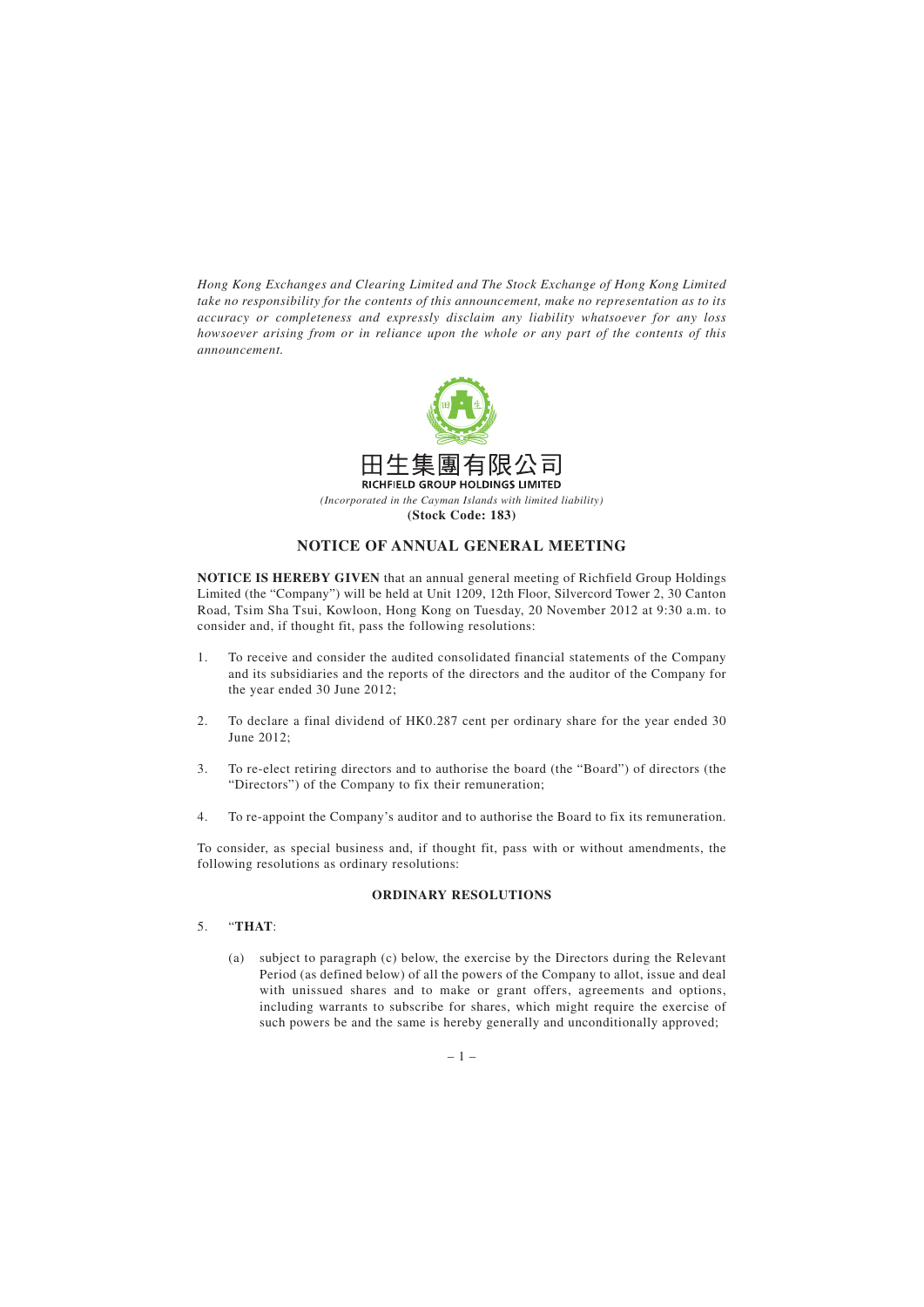- (b) the approval in paragraph (a) above shall authorise the Directors during the Relevant Period (as defined below) to make or grant offers, agreements and options which might require the exercise of such powers after the end of the Relevant Period (as defined below);
- (c) the aggregate nominal amount of share capital allotted or agreed conditionally or unconditionally to be allotted (whether pursuant to options or otherwise) by the Directors pursuant to the approval in paragraph (a) above, otherwise than pursuant to (i) a Rights Issue (as defined below); or (ii) the exercise of any options granted under the share option scheme of the Company; or (iii) any scrip dividend or similar arrangements providing for the allotment and issue of shares in lieu of the whole or part of a dividend on shares in accordance with the articles of association of the Company in force from time to time; or (iv) any issue of shares upon the exercise of rights of subscription or conversion under the terms of any warrants of the Company or any securities which are convertible into shares, shall not exceed the aggregate of:
	- (aa) 20% of the aggregate nominal amount of the share capital of the Company in issue on the date of the passing of this resolution; and
	- (bb) the aggregate nominal amount of any share capital of the Company repurchased by the Company (if the Directors are so authorised by a separate ordinary resolution of the shareholders of the Company) subsequent to the passing of this resolution up to a maximum equivalent to 10% of the aggregate nominal amount of the share capital of the Company in issue on the date of the passing of this resolution,

and the authority pursuant to paragraph (a) of this resolution shall be limited accordingly; and

(d) for the purposes of this resolution:

"Relevant Period" means the period from the date of the passing of this resolution until whichever is the earliest of:

- (i) the conclusion of the next annual general meeting of the Company;
- (ii) the expiration of the period within which the next annual general meeting of the Company is required by the articles of association of the Company, the Companies Law, Cap. 22 (Law 3 of 1961, as consolidated or revised) of the Cayman Islands (the "Companies Law"), or any other applicable law of the Cayman Islands to be held; and
- (iii) the passing of an ordinary resolution by the shareholders of the Company in general meeting revoking or varying the authority given to the Directors by this resolution;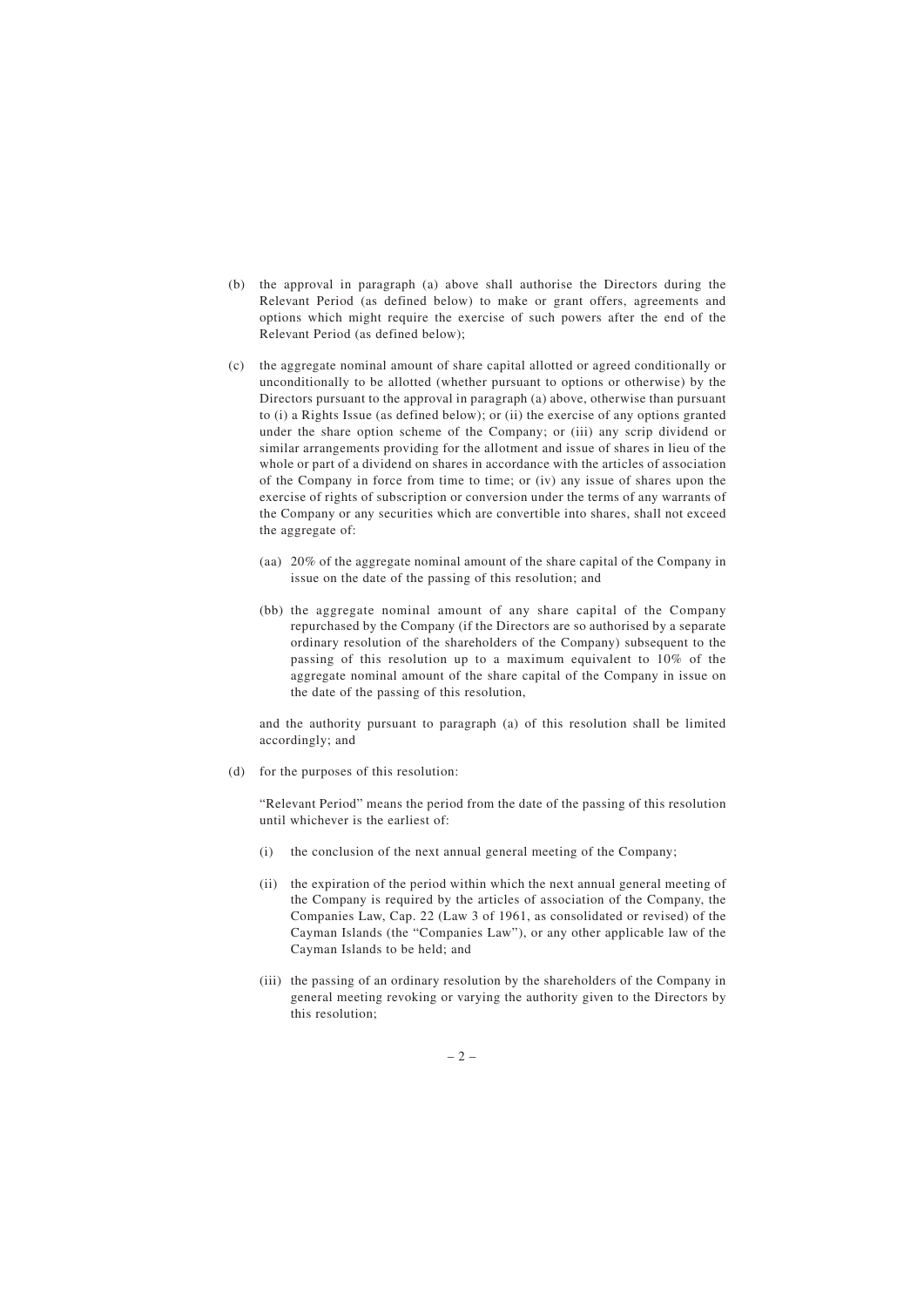"Rights Issue" means an offer of shares, or offer or issue of warrants, options or other securities giving rights to subscribe for shares open for a period fixed by the Directors to holders of shares on the register on a fixed record date in proportion to their then holdings of shares (subject to such exclusion or other arrangements as the Directors may deem necessary or expedient in relation to fractional entitlements, or having regard to any restrictions or obligations under the laws of, or the requirements of, or the expense or delay which may be involved in determining the existence or extent of any restrictions or obligations under the laws of, or the requirements of, any jurisdiction outside Hong Kong or any recognised regulatory body or any stock exchange outside Hong Kong)."

## 6. "**THAT**:

- (a) the exercise by the Directors during the Relevant Period (as defined below) of all powers of the Company to purchase the issued shares of the Company on The Stock Exchange of Hong Kong Limited (the "Stock Exchange") or any other stock exchange on which the shares may be listed and recognised by the Securities and Futures Commission and the Stock Exchange for such purpose, and otherwise in accordance with the rules and regulations of the Securities and Futures Commission, the Stock Exchange, the Companies Law and all other applicable laws in this regard, be and the same is hereby generally and unconditionally approved;
- (b) the aggregate nominal amount of shares which may be purchased by the Company pursuant to the approval in paragraph (a) during the Relevant Period (as defined below) shall not exceed 10% of the aggregate nominal amount of the issued share capital of the Company as at the date of the passing of this resolution and the authority pursuant to paragraph (a) of this resolution shall be limited accordingly; and
- (c) for the purposes of this resolution, "Relevant Period" means the period from the date of the passing of this resolution until whichever is the earliest of:
	- (i) the conclusion of the next annual general meeting of the Company;
	- (ii) the expiration of the period within which the next annual general meeting of the Company is required by the articles of association of the Company, the Companies Law, or any other applicable law of the Cayman Islands to be held; and
	- (iii) the passing of an ordinary resolution by the shareholders of the Company in general meeting revoking or varying the authority given to the Directors by this resolution."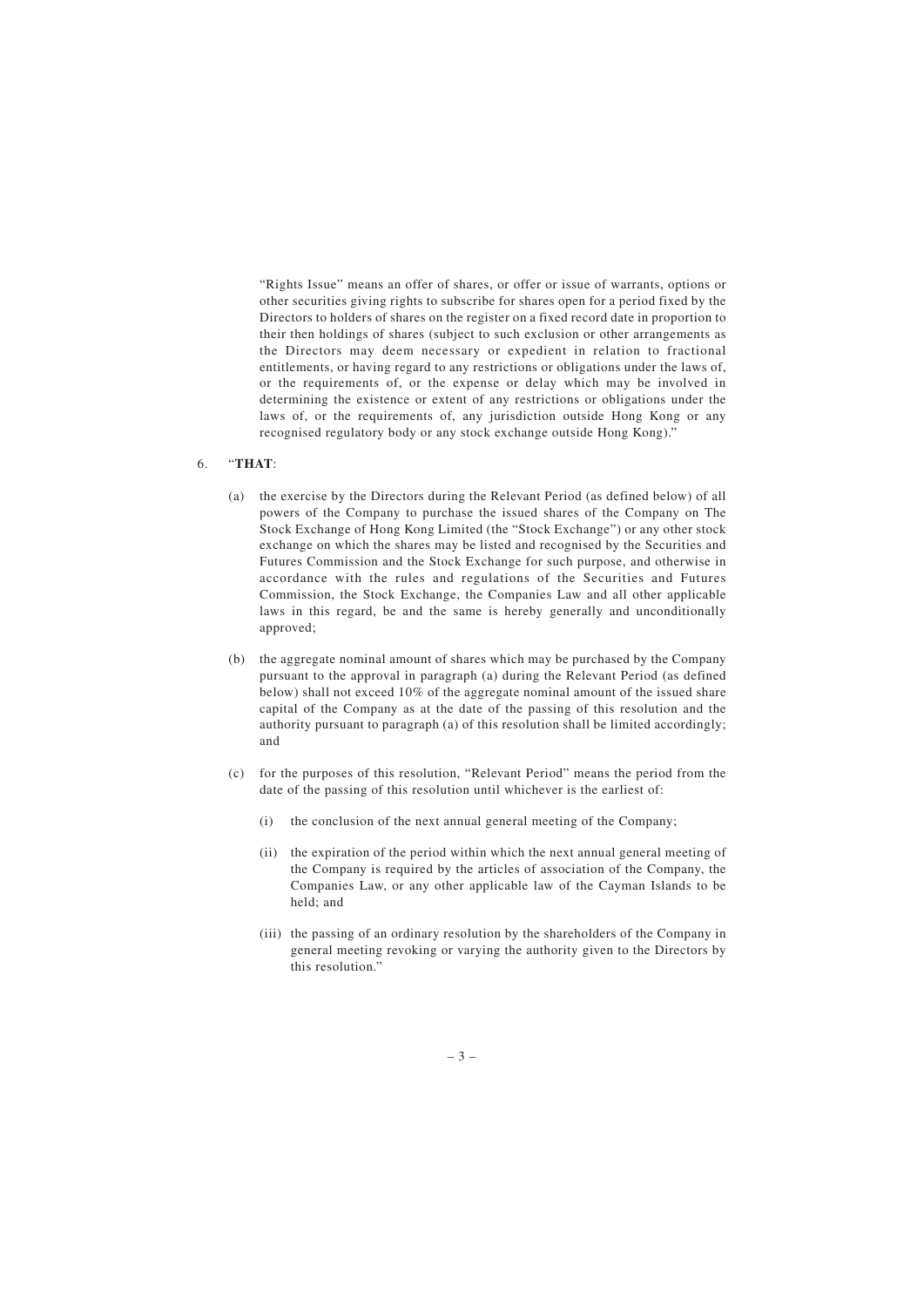7. "**THAT** the Directors be and are hereby authorised to exercise the authority referred to in paragraph (a) of resolution no. 5 above in respect of the share capital of the Company referred to in sub-paragraph (bb) of paragraph (c) of such resolution."

> By order of the Board of **Richfield Group Holdings Limited Lee Wing Yin** *Executive Director*

Hong Kong, 19 October 2012

*Registered office:* Cricket Square Hutchins Drive P.O. Box 2681 Grand Cayman KY1-1111 Cayman Islands

*Head office and principal place of business in Hong Kong:* Unit 1209, 12/F. Silvercord Tower 2 30 Canton Road Tsim Sha Tsui Hong Kong

#### *Notes:*

- 1. A member entitled to attend and vote at the annual general meeting of the Company convened by the above notice is entitled to appoint one or more proxy to attend and, subject to the provisions of the articles of association of the Company, to vote on his behalf. A proxy need not be a member of the Company but must be present in person at the annual general meeting to represent the member. If more than one proxy is so appointed, the appointment shall specify the number and class of shares in respect of which each such proxy is so appointed.
- 2. In order to be valid, the form of proxy must be deposited together with a power of attorney or other authority, if any, under which it is signed or a notarially certified copy of that power or authority, at the offices of the Company's branch share registrar and transfer office in Hong Kong, Tricor Tengis Limited at 26th Floor, Tesbury Centre, 28 Queen's Road East, Wanchai, Hong Kong not less than 48 hours before the time for holding the meeting or any adjourned meeting. Completion and return of a form of proxy will not preclude a shareholder of the Company from attending in person and voting at the annual general meeting or any adjournment thereof, should he so wish.
- 3. The register of members of the Company will be closed from Thursday, 15 November 2012 to Tuesday, 20 November 2012 both days inclusive, during which period no transfers of shares shall be effected. In order to qualify for attending the forthcoming annual general meeting of the Company, all transfers of shares, accompanied by the relevant share certificates and transfer forms, must be lodged with the Company's Hong Kong branch share registrar, Tricor Tengis Limited at 26th Floor, Tesbury Centre, 28 Queen's Road East, Wanchai, Hong Kong for registration not later than 4:30 p.m. on Wednesday, 14 November 2012.

The register of members of the Company will be closed from Monday, 26 November 2012 to Tuesday, 27 November 2012, both days inclusive, during which period no transfer of shares will be registered. In order to qualify for the final dividend, all transfers of shares, accompanied by the relevant share certificates and transfer forms, must be lodged with the Company's branch share registrars in Hong Kong, Tricor Tengis Limited at 26th Floor, Tesbury Centre, 28 Queen's Road East, Wanchai, Hong Kong for registration not later than 4:30 p.m. on Friday, 23 November 2012.